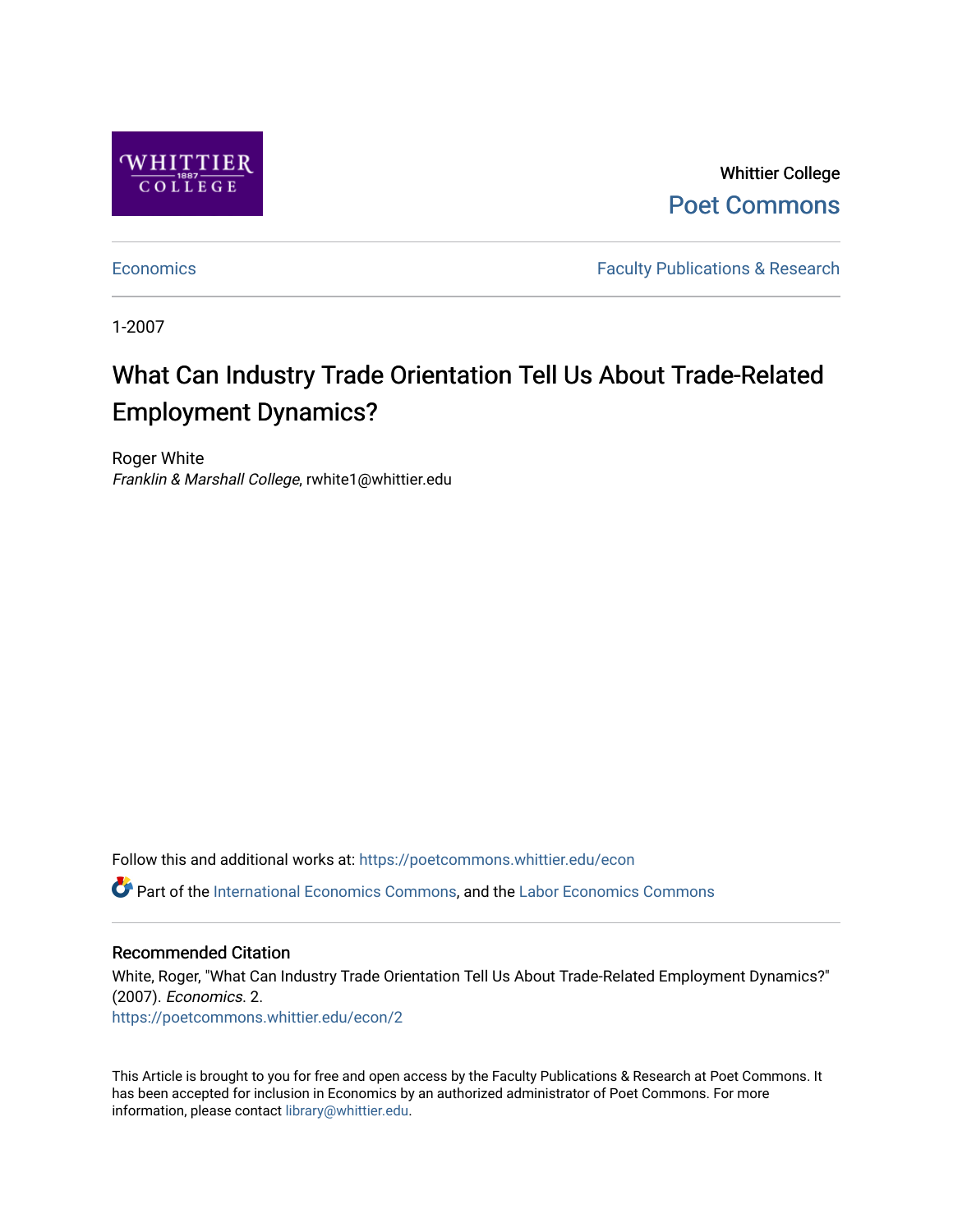# **WHAT CAN INDUSTRY TRADE ORIENTATION TELL US ABOUT TRADE-RELATED EMPLOYMENT DYNAMICS?**

Roger White $<sup>1</sup>$ </sup>

Franklin and Marshall College Department of Economics P.O. Box 3003 Lancaster, PA 17604 Phone: (717) 291-3920 Fax: (717) 291-4369 Email: roger.white@fandm.edu

#### **Abstract**

We explore whether imports and exports affect industry employment differently based on the industry's trade orientation. Effects of trade are examined for both production and non-production employment using data for 384 6-digit manufacturing industries, classified by the North American Industrial Classification System (NAICS), and 116 trading partners that span the years 1972 to 2001. Additionally, we consider potential employment effects stemming from shifts in import sources from high- to low-income nations. The findings confirm theory and provide a more detailed portrait of trade-related employment dynamics. As the United States further liberalizes trade, net job loss may be expected in more labor-intensive industries that run trade deficits and possess lower than average levels of technology. Export-oriented industries characterized by more capitalintensive production and possession of above-average levels of technology are expected to see net job creation.

Keywords: Import Penetration, Manufacturing, Net Employment Change Trade Balance, Value Share Competition

<u>.</u>

<sup>&</sup>lt;sup>1</sup> Citation: White, Roger (2007) "What Can Industry Trade Orientation Tell Us About Trade-Related Employment Dynamics?", *Journal of Humanities & Social Sciences* 1, 1 (January).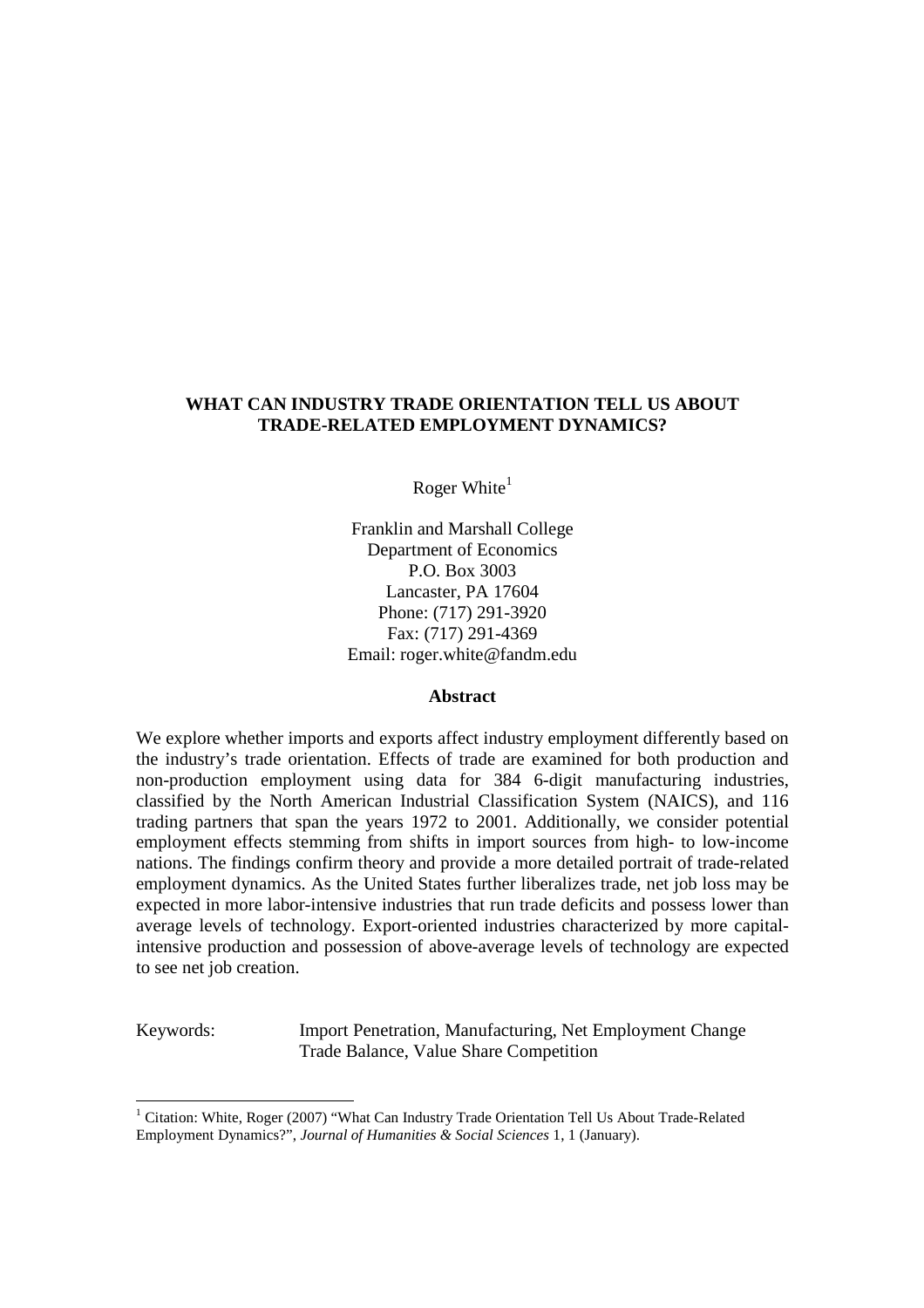#### **INTRODUCTION**

Between 1972 and 2001, US manufacturing employment as a share of total employment decreased from 24.3 to 14.7 percent while trade as a share of Gross Domestic Product (GDP) increased from 11.3 to 18.5 percent [US Census, 2002; 1976]. Protectionists cite such statistics to argue that imports lead to domestic job loss and to justify the maintenance or expansion of trade barriers. Supporters of free trade claim that increasing exports creates jobs and that a declining manufacturing sector is understandable as US output has shifted toward the provision of services. The empirical literature finds both sides of the debate to be correct: exports have created jobs, while imports have destroyed jobs. We extend the literature by examining trade-related employment dynamics, placing particular focus on employment effects across industries that have been classified according to relative export and import intensity.

Theory predicts that trade with labor-abundant nations reallocates US production from labor-intensive to capital-intensive goods. Prior research has found the employment effects of imports to be minor when compared to domestic demand shifts and business cycle fluctuations [Sachs and Shatz, 1994; Revenga, 1992]. However, a strong positive relationship between imports and job loss is found for industries exposed to high levels of import competition [Kletzer, 2000 and 1998]. Additionally, Bernard and Jensen [1995] report higher employment growth at exporting firms as compared to non-exporters. Kletzer [2002], Blanchflower [2000], Belman and Lee [1996], Baldwin [1995] and Dickens [1988] provide excellent surveys of the associated literature.

We consider employment effects for both production and non-production workers. Additionally, we examine potential employment effects stemming from shifts in import sources from high- to low-income nations. The underlying rationale is that lower labor costs in low-income countries may confer an advantage to foreign producers. To complete the analysis, we employ data for 384 6-digit industries, classified using the North American Industrial Classification System (NAICS), and 116 trading partners that span the years 1972 to 2001. Following Kletzer [2002], we use a modified Grubel-Lloyd Index [1975] to classify industries as unbalanced importers, balanced importers, balanced exports and unbalanced exporters. The index, *X M*  $G\angle LI = 1 - \frac{X - M}{X}$ +  $\hat{L}I = 1 - \frac{X - M}{X - X}$ , identifies industries as unbalanced importers (exporters) if the index exceeds 1.5 (is below 0.5) and as balanced importers (exporters) if the index lies between 1 and 1.5 (0.5).

Generally speaking, the findings support the predictions of standard trade theory. Increased import competition contributes to job loss and increased exports generate jobs; however, we report significant variation in trade-related employment effects across industry classifications. We conclude that, as trade liberalization progresses, job loss may be expected in labor-intensive, less technologically-advanced net importing industries. Employment gains are expected in capital-intensive, more technologically-advanced export-oriented industries. The paper proceeds as follows. Section 2 presents the theoretical framework and estimation equation. Section 3 introduces the data, while Section 4 details the empirical results. Section 5 concludes.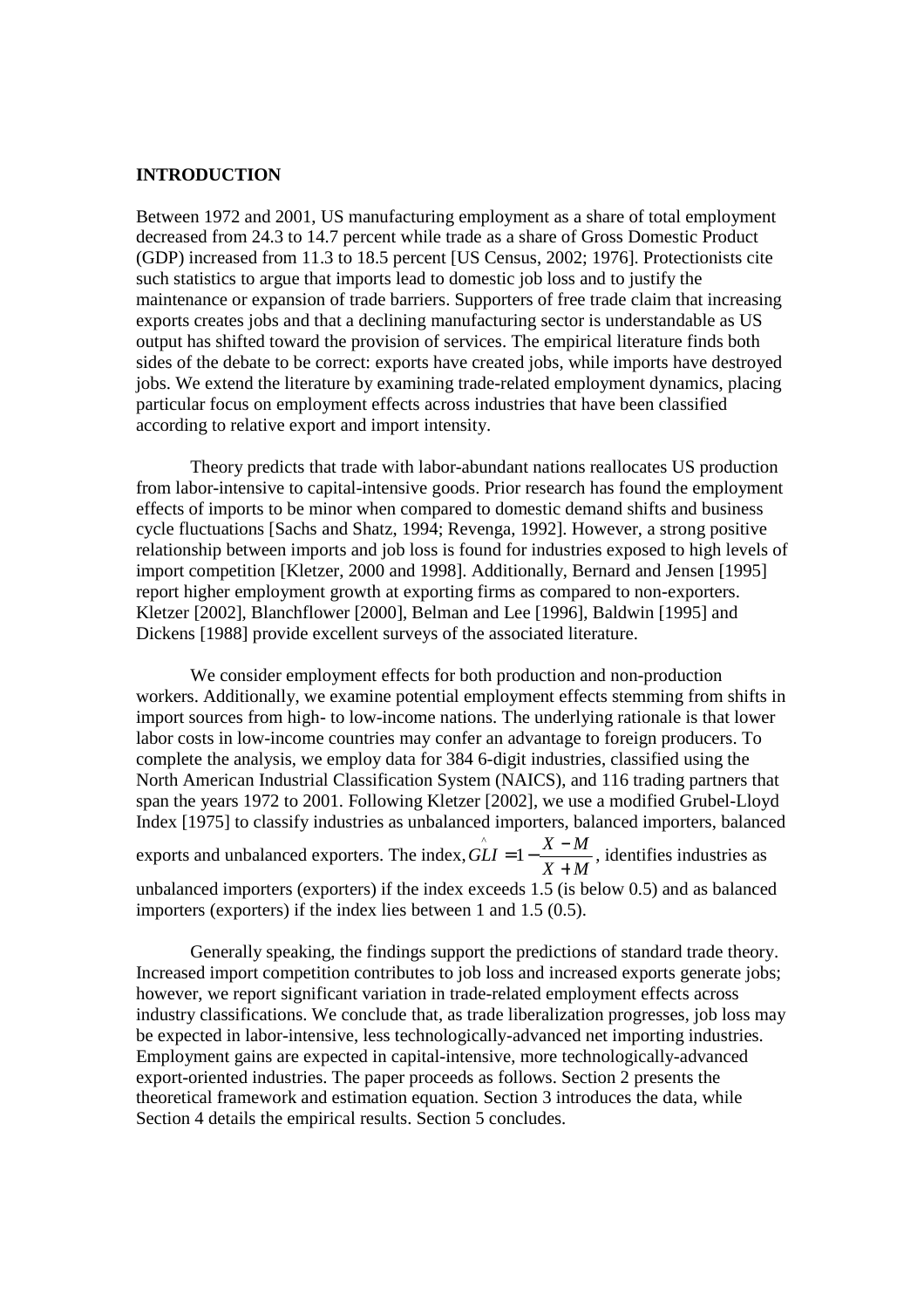#### **THEORETICAL FRAMEWORK**

Extending Freeman and Katz [1991], which modifies and extends the work of Mann [1988], factor markets are assumed competitive and equation (1) represents labor demand.

$$
d \ln L_{it} = -\eta d \ln W_{it} + d \ln Z_{it} + d \ln V_{it}
$$
 (1)

 $L_{it}$  represents industry employment,  $\eta$  is the elasticity of labor demand and  $W_{it}$  is the industry wage rate.  $Z_{jt}$  is a vector of factors that may exogenously shift product demand and, thus, may shift the labor demand curve, while  $V_{it}$  is a vector of industry-specific variables. *d* is the difference operator, ln denotes the natural logarithm, and j and t are industry and time subscripts, respectively.

Labor supply is expressed by equation (2), where  $\lambda$  is the elasticity of labor supply and  $R_{it}$  is a vector of factors underlying potential labor supply shifts.

$$
d \ln L_{it} = \lambda d \ln W_{it} + d \ln R_{it}
$$
 (2)

In equilibrium, labor market clearing dictates that equations (1) and (2) are equal. Solving for *d*ln*Wjt* yields

$$
d \ln W_{jt} = \left(\frac{1}{\lambda + \eta}\right) [d \ln Z_{jt} + d \ln V_{jt} - d \ln R_{jt}].
$$
 (3)

Substitution of equation (3) into equation (2) and solving for the change in industry employment results in equation (4).

$$
d \ln L_{ji} = \left(\frac{\lambda}{\lambda + \eta}\right) \left[d \ln Z_{ji} + d \ln V_{ji}\right] - \left(\frac{\lambda}{\lambda + \eta} - 1\right) d \ln R_{ji}
$$
 (4)

Due to potential simultaneity caused by wage and employment pressures on prices and, thus, on shipments, estimating equation (4) to examine the effects of shifts in labor supply and product demand on industry employment would be a mistake. Following Freeman and Katz [1991], we assume output prices depend solely on production costs, resulting in the relation between wages and sales being expressed by equation (5)

$$
d \ln Q_{it} = -\psi d \ln P_{it} + d \ln Z_{it}
$$
\n<sup>(5)</sup>

where  $Q_{it}$  is industry output,  $P_{it}$  is the industry price level, and  $\psi$  is the price elasticity of product demand. *Zjt* is a vector of exogenous product demand shifters.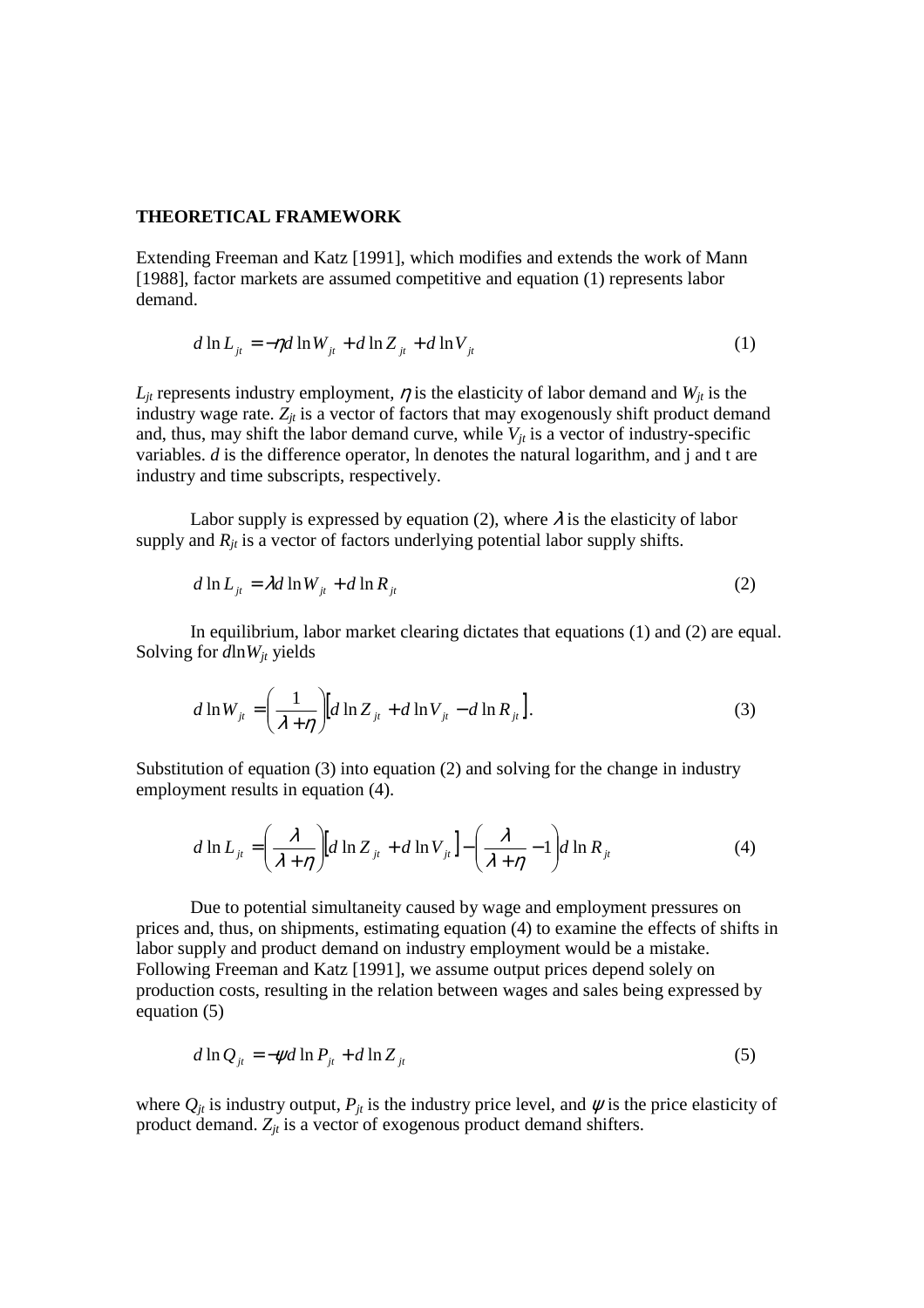Assuming  $P_{it}$  depends solely on production costs and, for simplicity, that labor is the only factor input,  $P_{it}$  is determined solely by wages. Equation (6) illustrates.

$$
d \ln P_{jt} = \phi d \ln W_{jt} + \varepsilon_{jt} \tag{6}
$$

 $\phi$  represents labor's share of total costs and  $\varepsilon_{it}$  is a normally distributed, stochastic error term with an expected mean of zero and constant variance. Setting  $d\ln R_i$  and  $d\ln V_i$  equal to zero, for now, permits equations (3) and (4) to be written as follows.

$$
d \ln W_{it} = \theta d \ln Z_{it} \tag{7}
$$

$$
d \ln L_{ji} = \Omega d \ln Z_{ji} \tag{8}
$$

In equations (7) and (8),  $\lambda + \eta$ θ +  $=\frac{1}{2}$  and  $\lambda + \eta$ λ +  $\Omega = \frac{R}{a}$ . These equations illustrate that wages and employment change in response to exogenous shifts in product demand. Substituting equation (6) into (5) and assuming that  $\varepsilon_{it}$  is equal to 0 yields

$$
d \ln Q_{ji} = -\psi \phi d \ln W_{ji} + d \ln Z_{ji} \,. \tag{9}
$$

Using the identity that  $d\ln S_i = d\ln P_i + d\ln Q_i$  (where  $S_i$  is industry sales) and substituting equation (9) into this identity yields equation (10).

$$
d \ln S_{it} = -\psi \phi d \ln W_{it} + d \ln Z_{it} + d \ln P_{it}
$$
 (10)

Further substituting equation (6) into equation (10), again assuming that  $\varepsilon_{it}$  is equal to 0, and solving the resulting equation for  $d\ln Z_i$  yields equation (11).

$$
d \ln Z_{it} = d \ln S_{it} - (1 - \psi) \phi d \ln W_{it}
$$
\n<sup>(11)</sup>

Substitution of equation (7) into equation (11) for  $d\ln W_{it}$  results in equation (12).

$$
d \ln Z_{ji} = \left(\frac{1}{(1 + (1 - \psi)\phi\theta)}\right) d \ln S_{ji}
$$
 (12)

Finally, substitution of equation (12) into equation (8) yields an expression relating changes in sales to changes in employment. Defining  $\Lambda = \frac{S^2}{(1 + (1 - \mu)^2 \phi^2)}$ J  $\backslash$  $\overline{\phantom{a}}$ l ſ  $+ (1 \Omega$  $(1+(1-\psi)\phi\theta)$  we can write the change in employment as

$$
d \ln L_{it} = \Lambda d \ln S_{it} \,. \tag{13}
$$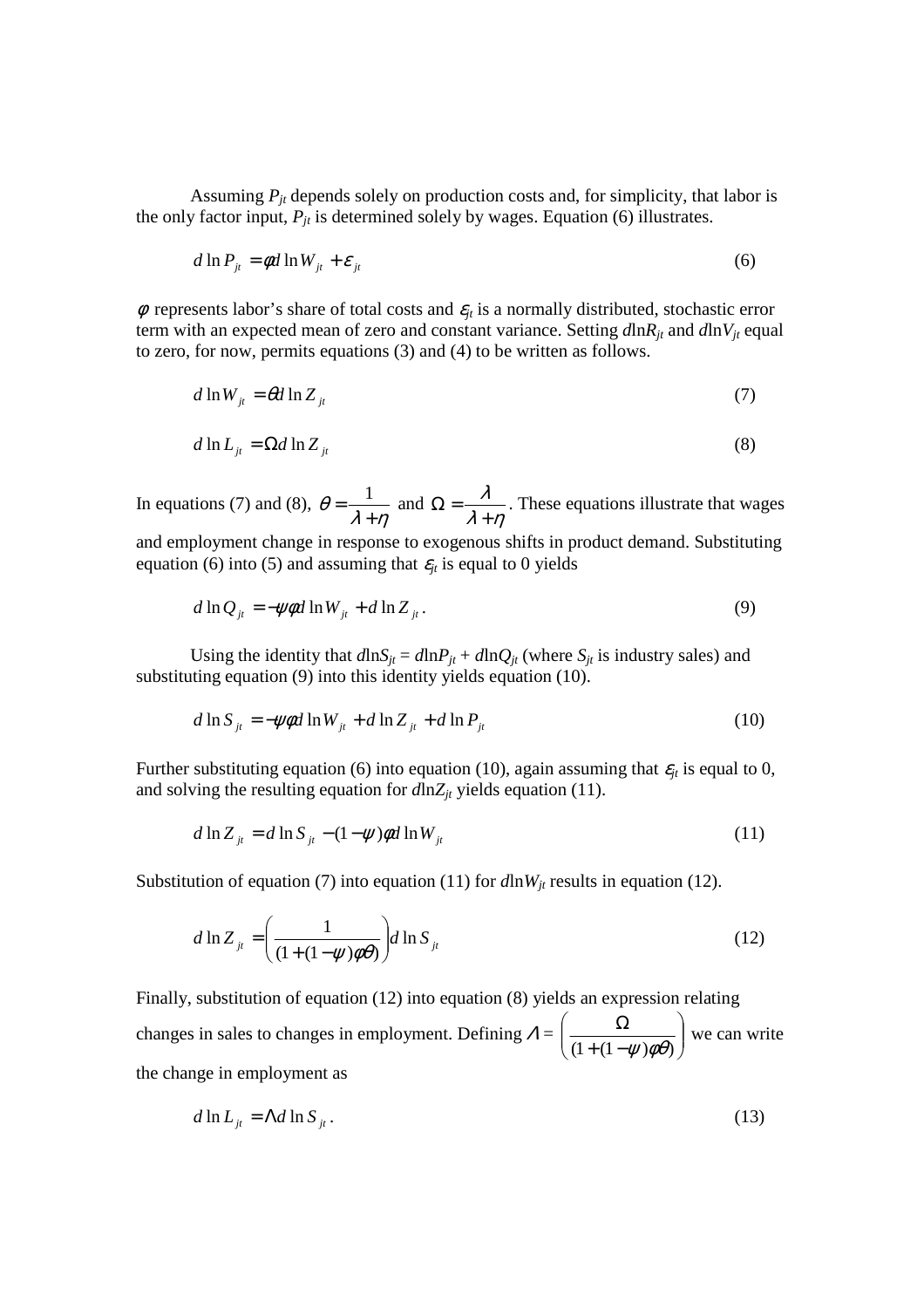We decompose sales into component parts: domestic sales, exports, and imports; however, we alter the definition of sales such that  $S_{it} = D_{it} + X_{it} - M_{it}^{\alpha} - M_{jkt}^{1-\alpha}$ .  $M_{jkt}^{\alpha}$  $(M_{jkt}^{1-\alpha})$  represent imports from countries, denoted by k, with per capita GDP less (greater) than  $\alpha$  percent of the US level. We approximate for percent changes by taking log-differences. Subscripts are dropped for now.

$$
\frac{dS}{S} = \left(\frac{D}{S}\right)\frac{dD}{D} + \left(\frac{X}{S}\right)\frac{dX}{X} - \left(\frac{M^{\alpha}}{S}\right)\frac{dM^{\alpha}}{M^{\alpha}} - \left(\frac{M^{1-\alpha}}{S}\right)\frac{dM^{1-\alpha}}{M^{1-\alpha}}
$$
(14)

If we permit  $\frac{dS}{S} = \hat{S}$ *S*  $\frac{dS}{dS} = \mathbf{S}$ ,  $\frac{dD}{dS} = \mathbf{D}$ *D*  $\frac{dD}{dx} = \hat{D}, \frac{dX}{dx} = \hat{X}$ *X*  $\frac{dX}{dx} = \hat{X}$ , ^<br>• α α  $\frac{\alpha}{r} = M$ *M*  $\frac{dM^{\alpha}}{d\sigma} = M^{\alpha}$  and  $\hat{ }$ <sup>1</sup> 1  $1-\alpha$   $\alpha$ α  $\alpha$   $\alpha$ <sup>1-</sup> − − = *M M*  $\frac{dM^{1-\alpha}}{dx^{1-\alpha}} = M^{1-\alpha}$ , then equation (14) can be written as

$$
\hat{S} = \left(\frac{D}{S}\right)\hat{D} + \left(\frac{X}{S}\right)\hat{X} - \left(\frac{M^{\alpha}}{S}\right)\hat{M^{\alpha}} - \left(\frac{M^{1-\alpha}}{S}\right)M^{\hat{1}-\alpha}.
$$
\n(15)

Allowing  $\hat{\eta} = \frac{D}{g} = \hat{D} - \hat{S}$ *S*  $\hat{\eta} = \frac{D}{g} = \hat{D} - \hat{S}$ ,  $\hat{\kappa} = \frac{X}{g} = \hat{X} - \hat{S}$ *S*  $\hat{\mathbf{x}} = \frac{X}{S} = \hat{\mathbf{X}} - \hat{\mathbf{S}}$ ,  $\wedge$   $M^{\alpha}$   $\wedge$   $\wedge$  $M^{\alpha} - S$ *S*  $\hat{\rho} = \frac{M^{\alpha}}{g} = M^{\alpha} - S$  and  $\hat{\tau} = \frac{M^{1-\alpha}}{g} =$ − *S*  $M^{1-\alpha}$ τ  $\wedge$   $M^1$  $\hat{M}^{\hat{i}-\alpha} - \hat{S}$  implies that  $\hat{D} = \hat{\eta} + \hat{S}$ ,  $\hat{X} = \hat{\kappa} + \hat{S}$ ,  $\wedge$   $\wedge$   $\wedge$  $M^{\alpha} = \rho + S$  and  $M^{\hat{1}-\alpha} = \hat{\tau} + \hat{S}$ . Substituting these identities into equation (15), recognizing that *S*  $\hat{\eta} = \frac{D}{a}$ , *S*  $\hat{\mathcal{K}} = \frac{X}{a},$ *S*  $\rho = \frac{M}{a}$ , and *S*  $M^{1-\alpha}$ τ − =  $\wedge$   $M^{\frac{1}{2}}$  and reintroducing subscripts yields equation (16)  $j^{\mu}$   $\left(\begin{array}{cc} \mathbf{g} \end{array}\right)_{j\mu}$   $\left(\begin{array}{cc} \mathbf{g} \end{array}\right)_{j\mu}$   $\left(\begin{array}{cc} \mathbf{g} \end{array}\right)_{j\mu}$   $\left(\begin{array}{cc} \mathbf{g} \end{array}\right)_{j\mu}$ *M S M S X S*  $S_{jt} = \frac{\eta}{2} \left( \frac{D}{S} \right) + \frac{K}{2} \left( \frac{X}{S} \right) - \frac{\rho}{2} \left( \frac{M^{\alpha}}{S} \right) - \frac{\tau}{2} \left( \frac{M^{1-\alpha}}{S} \right)$ J  $\backslash$  $\overline{\phantom{a}}$ l ſ ∣ − J  $\backslash$  $\overline{\phantom{a}}$ l ſ | − J  $\left(\frac{X}{\cdot}\right)$ l  $+\frac{\kappa}{2}$ J  $\left(\frac{D}{a}\right)$ l ſ =  $\alpha$   $\alpha$   $\alpha$   $\alpha$  $\vartheta$ τ  $\vartheta$ ρ  $\vartheta$ κ  $\vartheta$  $\hat{\eta}(D) = \hat{k}(X) - \hat{\rho}(M^{\alpha}) - \hat{\tau}(M^{\alpha})$ (16)

where  $\hat{v} = 1 - \hat{\vec{n}} - \hat{k} + \hat{j} + \hat{k}$ . Substituting equation (16) into equation (13) yields equation (17).

$$
d \ln L_{ji} = \beta_1 d \ln \left(\frac{D}{S}\right)_{ji} + \beta_2 d \ln \left(\frac{X}{S}\right)_{ji} - \beta_3 d \ln \left(\frac{M^{\alpha}}{S}\right)_{ji} - \beta_4 d \ln \left(\frac{M^{1-\alpha}}{S}\right)_{ji}
$$
 (17)  
where  $\beta_1 = \Lambda \left(\frac{\hat{\eta}}{\vartheta}\right), \ \beta_2 = \Lambda \left(\frac{\hat{\kappa}}{\vartheta}\right), \ \beta_3 = \Lambda \left(\frac{\hat{\rho}}{\vartheta}\right)$  and  $\beta_4 = \Lambda \left(\frac{\hat{\eta}}{\vartheta}\right)$ .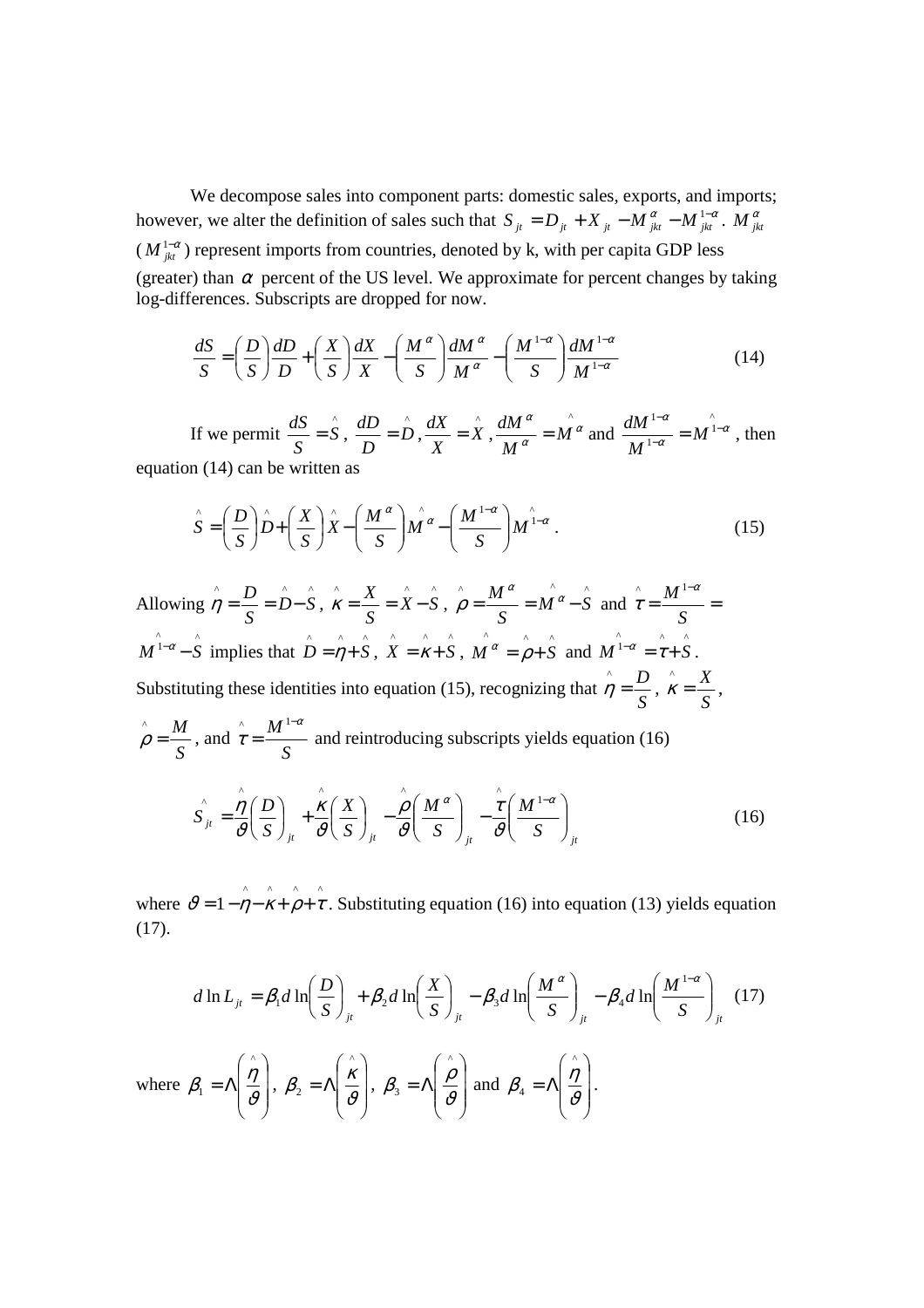We combine the import penetration rates in equation (17) such that the ratio of imports from low- to high-income nations,  $\frac{m}{M}$ α <sup>1</sup><sup>−</sup> *M*  $\frac{M^{\alpha}}{M^{1-\alpha}}$ , results. While changes in import penetration rates represent "level" changes, changes in the ratio of imports from low- to high-income nations represent "share" changes. To capture "level" effects, we reintroduce an import penetration rate to equation (17). The value share measure of import competition represents "share" changes. Bernard, Jensen and Schott [2006], Schott [2002] and Bernard and Jensen [2002] construct value share measures as average annual values of the share of US imports from nations with per capita GDP less than 5 percent of the US level for the five preceding years. We set  $\alpha$  equal to 10 percent to capture imports from nations such as China, India, Brazil, Indonesia, the Philippines, Thailand and many Latin and South American and African nations.<sup>2</sup> We complete the set of control variables with an interaction term constructed using import penetration and value share competition measures.

To control for additional influences on employment, we reintroduce the vectors  $d \ln V_i$  and  $d \ln R_i$ , which include industry-level changes in technology, constructed as Solow [1957] residuals, and capital-labor ratios. Industry capital-labor ratios are given as the value of plant and equipment divided by production employment. To control for business cycle fluctuations, the annual change in the manufacturing sector capacity utilization rate is included.

To avoid possible multicollinearity problems, we modify the estimation equation such that measures of the domestic market and exports are included. Finally, a vector of year dummies,  $\Omega$ <sub>t</sub>, controls for unobservable variation due to policy changes. In the estimations to follow, we utilize a least squares regression procedure, allowing for industry fixed effects. Thus,  $\alpha_j$  is a vector of industry-specific intercept terms and  $\varepsilon_{j_t}$  is an assumed i.i.d error term. Equation (18) presents the resulting estimation equation.

 $\Delta \ln$  *EMPLOYMENT*<sub>*jt*</sub> =  $\alpha_j + \beta_1 \Delta \ln$  *DOMESTIC*<sub>*jt*</sub> +  $\beta_2 \Delta \ln$  *EXPORTS*<sub>*jt*</sub> (18)  $+ \beta_3 \Delta \ln \text{IMPORT PENETRATION}_{it} + \beta_4 \Delta \ln \text{VALUE SHARE}$ *COMPETITION*  ${}_{it}$  +  $\beta$ <sub>5</sub>( $\Delta$  *ln IMPORT PENETRATION*  ${}_{it}$  × ∆ln*VALUE SHARECOMPETITION*) *jt* + β <sup>6</sup>∆ln*CAPACITY UTILIZATION RATE*  $i_t + \beta_7 \Delta \ln CAPITAL - LABOR RATIO_i$  $\beta_{\rm g} \Delta \ln TECH NOLOGY_{\rm jt} + \beta_{\rm \Omega} \Omega_{\rm t} + \varepsilon_{\rm jt}$ 

The vector *EMPLOYMENT<sub>jt</sub>* includes industry production and non-production employment. *DOMESTIC<sub>it</sub>*, representing domestic demand, is equal to industry shipments less exports plus imports. Foreign demand is given by *EXPORTSjt*, while *IMPORT* 

<sup>&</sup>lt;sup>2</sup> A list of countries included in the data set is provided in the Appendix.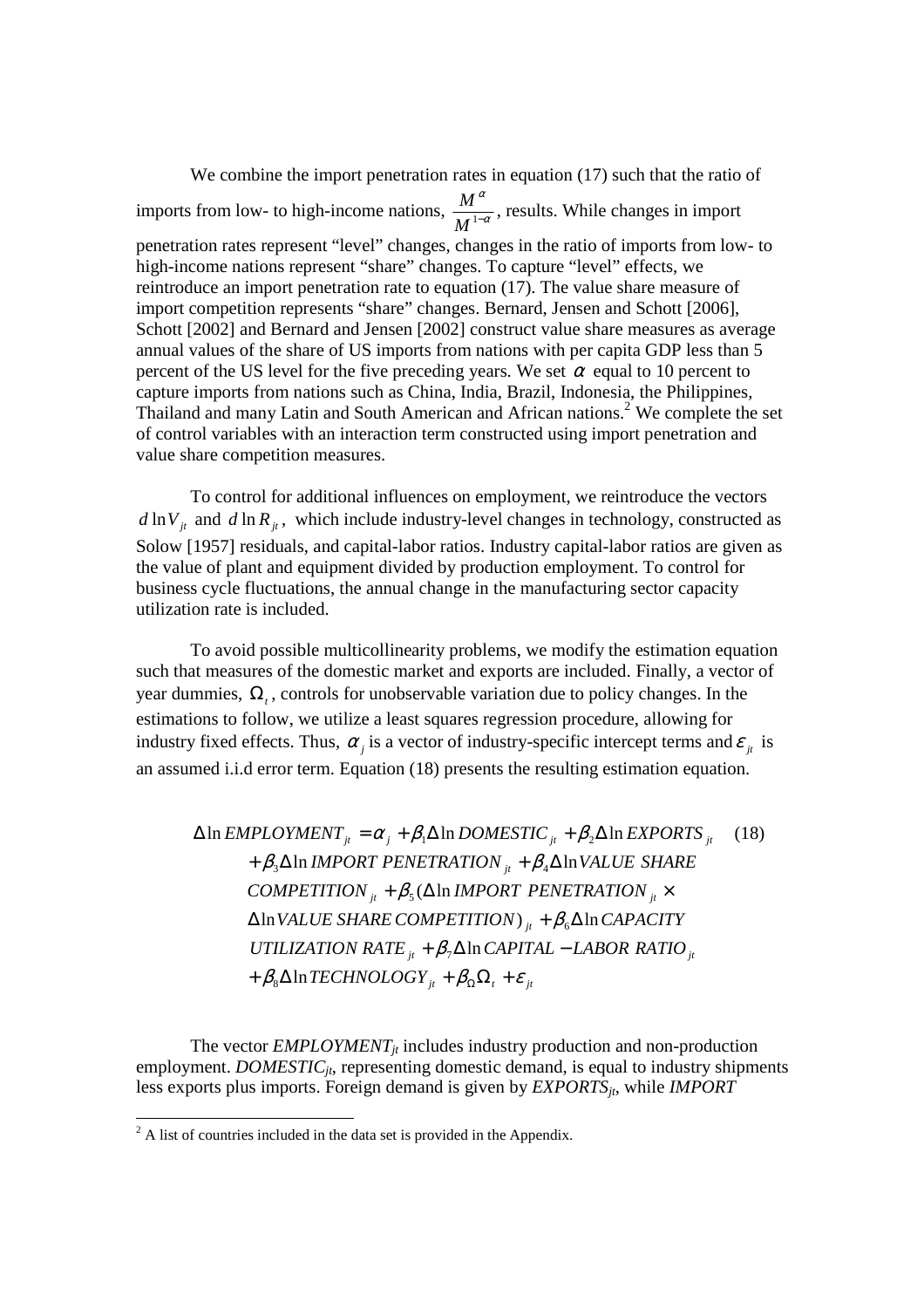*PENETRATIONjt*, *VALUE SHARE COMPETITIONjt* and the associated interaction term represent import competition.

## **DATA SOURCES**

We have drawn upon several data sources to facilitate the estimation of employment effects. Trade data for the years 1972-1994 are from the National Bureau of Economic Research (NBER) Trade Database [Feenstra, 1996; 1997]. Data for 1995-1996 are from Feenstra, Romalis, and Schott [2002] and, for 1997-2001, are from the US International Trade Commission. Industry employment, output, capital stock, payroll and capital investment data for 1972-1996 are from the NBER–US Census Bureau Center for Economic Studies Manufacturing Industry Database [Bartelsman and Gray, 1996]. Corresponding data, for the years 1997-2001, are from the Annual Survey of Manufacturers [US Department of Commerce, 2003]. Values are inflation-adjusted using the US Consumer Price Index. Manufacturing sector capacity utilization rates are from the Federal Reserve Bank of St. Louis [2004].

A change in industry classification systems coinciding with implementation of the North American Free Trade Agreement results in post-1996 data being classified by the North American Industrial Classification System (NAICS) while pre-1997 data are classified according to a variety of systems. The change in classification systems necessitates merging the data into a single common classification. Trade data for the years 1972-1994, classified at the 4-digit 1972 Standard Industrial Classification (SIC) level, were mapped to the 4-digit 1987 SIC level to match the 1995-1996 trade and industry data [Bartelsman and Gray, 1996]. An additional concordance, developed by Bayard and Klimek [2003], was employed to map the 1972-1996 4-digit 1987 SIC level trade data to the 6-digit 1997 NAICS level. The resulting data segments the manufacturing sector into 384 6-digit 1997 NAICS industries. Collectively, these industries account for 98.7 and 91.9 percent of US manufacturing imports and exports, respectively, during the period.

During the 1972-2001 period, the 116 nations in the data set comprised 85.9 percent of the non-US world population, 96.2 percent of non-US global output and 96.7 (96.1) percent of non-US global exports (imports) [World Bank, 2003]. Additionally, import source countries shifted from high income nations towards relatively low income countries. In 1972, 3.8 percent of US imports were from low-income nations; however, this value increased to 19.4 percent by 2001. On average, over the years 1972-2001, imports comprised 14.2 percent of domestic sales for the typical industry with lowincome nations supplying 2.15 percent of the total. Descriptive statistics are presented in Table 1.

Average import penetration rises steadily as we compare across industry classifications: from 6 percent for unbalanced exporting industries to 21 percent for unbalanced importers. Average exports are significantly below-average for unbalanced importers, yet above-average for all other industry classifications. The typical unbalanced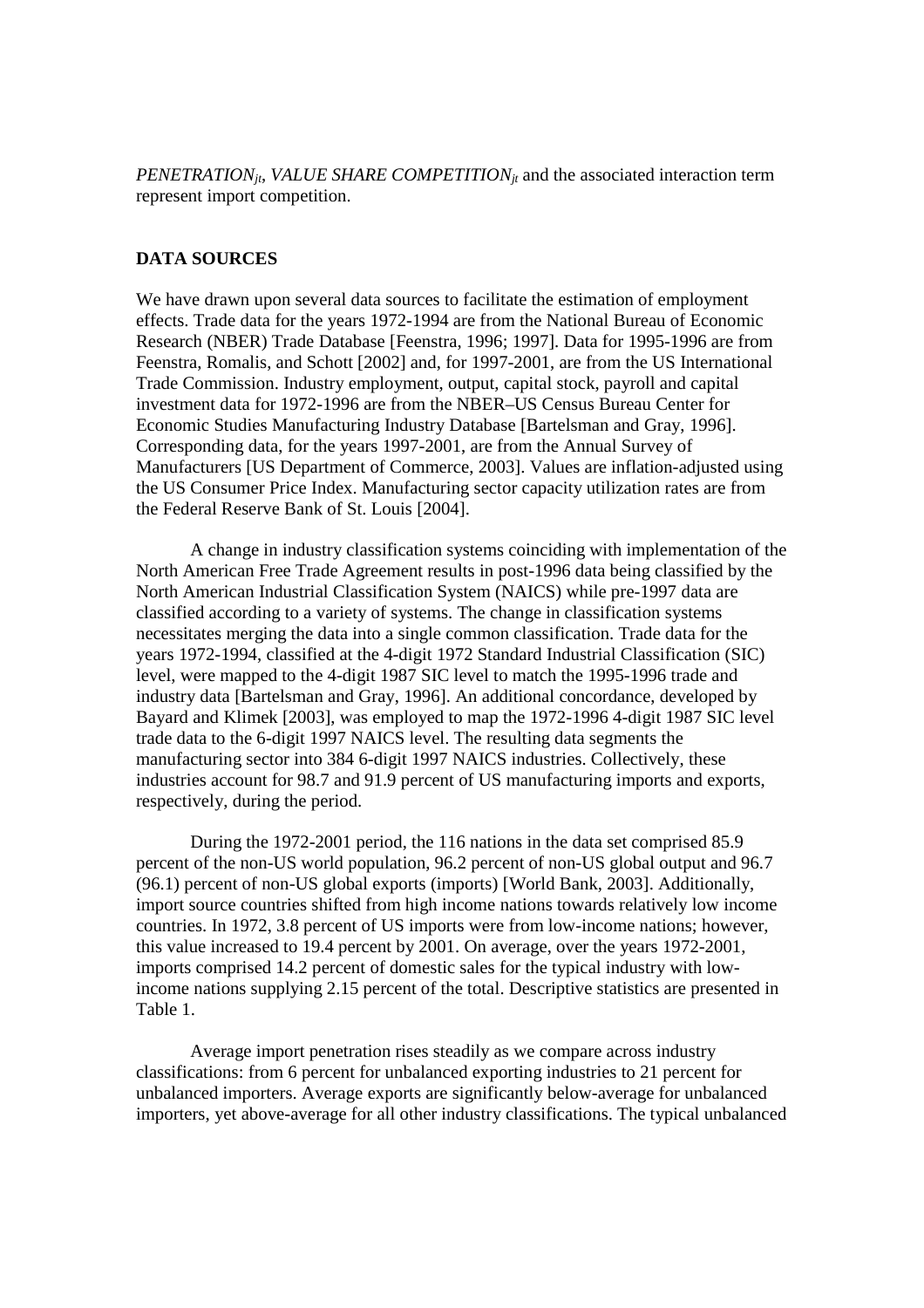importing industry has an above-average level of value share competition (18.6 percent), while all other industry classifications have below-average value share measures. Unbalanced importing industries are also the only classification to have an average technology level below the overall mean. Net exporting industries tend to be, on average, more capital intensive than net importing industries. Lower average levels of technology and capital-intensity create *a priori* expectations of unbalanced importers as candidates for trade-related job loss while unbalanced exporters, being capital-intensive and aboveaverage in terms of technology, may gain jobs.

|                                |                | <b>Industry Trade Balance</b>  |                                     |                              |                                |  |  |
|--------------------------------|----------------|--------------------------------|-------------------------------------|------------------------------|--------------------------------|--|--|
| Variable                       | All Industries | Unbalanced<br><b>Exporters</b> | <b>Balanced</b><br><b>Exporters</b> | <b>Balanced</b><br>Importers | Unbalanced<br><b>Importers</b> |  |  |
| <b>Import Penetration Rate</b> | 0.1415         | $0.0598**$                     | $0.1169**$                          | $0.1605**$                   | $0.2097**$                     |  |  |
|                                | (0.2848)       | (0.4152)                       | (0.1529)                            | (0.2073)                     | (0.2008)                       |  |  |
| Value Share Competition        | 0.1518         | $0.1251**$                     | $0.0928**$                          | $0.1128**$                   | $0.1858**$                     |  |  |
|                                | (0.3629)       | (0.2503)                       | (0.1943)                            | (0.2203)                     | (0.2959)                       |  |  |
| Exports $(\$1,000s)$           | 594,339        | 714,636**                      | 829,434*                            | 835,553*                     | 285,590**                      |  |  |
|                                | (1,765,600)    | (2,019,030)                    | (2,044,480)                         | (2,209,810)                  | (968, 128)                     |  |  |
| Imports $(\$1,000s)$           | 749,666        | 215,224**                      | 666,762**                           | 1,069,180**                  | 1,075,570**                    |  |  |
|                                | (2,230,900)    | (680, 540)                     | (1,712,080)                         | (2,700,680)                  | (2,850,630)                    |  |  |
| Production Employment          | 26,142         | 25,384                         | 27,816                              | 29,124                       | 24,683                         |  |  |
|                                | (34, 359.4)    | (32, 142)                      | (40, 541.3)                         | (38, 764)                    | (30,676.6)                     |  |  |
| Non-Production Employment      | 10,213         | $12,247**$                     | 11,540**                            | $11,643**$                   | $7.353**$                      |  |  |
|                                | (16, 382.6)    | (19, 102.3)                    | (17, 465)                           | (19,340.6)                   | (10, 726.5)                    |  |  |
| Domestic Market (\$1,000s)     | 5,205,680      | 4,406,820**                    | 5,098,970**                         | $6,352,360**$                | 5,391,420**                    |  |  |
|                                | (10, 731, 000) | (6,442,440)                    | (7,763,140)                         | (10, 786, 700)               | (14,052,600)                   |  |  |
| Capital-Labor Ratio            | 14,508.44      | 14,243.57                      | 20,144.87                           | 12,027.25                    | 13,258.41                      |  |  |
|                                | (47,904)       | (37, 197)                      | (91,062)                            | (24,029)                     | (32, 372)                      |  |  |
| Technology                     | 16.1793        | 16.5525**                      | $16.6375**$                         | 16.2965*                     | 15.6213**                      |  |  |
|                                | (3.3158)       | (3.4082)                       | (3.3051)                            | (2.7156)                     | (3.4058)                       |  |  |
| N                              | 11,520         | 3,390                          | 1,950                               | 1,890                        | 4,290                          |  |  |

#### Table 1: Descriptive Statistics

Mean values are presented with standard deviations in parentheses. T-tests have been employed to determine statistical significance of mean values for stratified samples from mean values of the full sample. "\*\*", "\*", and "#" denote significance at the 1%, 5%, and 10% levels, respectively.

## **ECONOMETRIC ANALYSIS**

We decompose the sample by relative trade orientation to allow examination of potential variation in trade effects across industries. Results of estimating equation (18) for net exporting industries are reported in Table 2. Results for net importing industries are presented in Table 3. While unbalanced exporters appear unaffected by rising import penetration, a hypothetical 1 percent increase in the import penetration rate decreases balanced exporters' production and non-production employment by 0.024 and 0.063 percent, respectively. Similar hypothetical increases in exports increase production employment by 0.049 and 0.019 percent in unbalanced and balanced exporting industries, respectively, and increase unbalanced exporter non-production employment by 0.034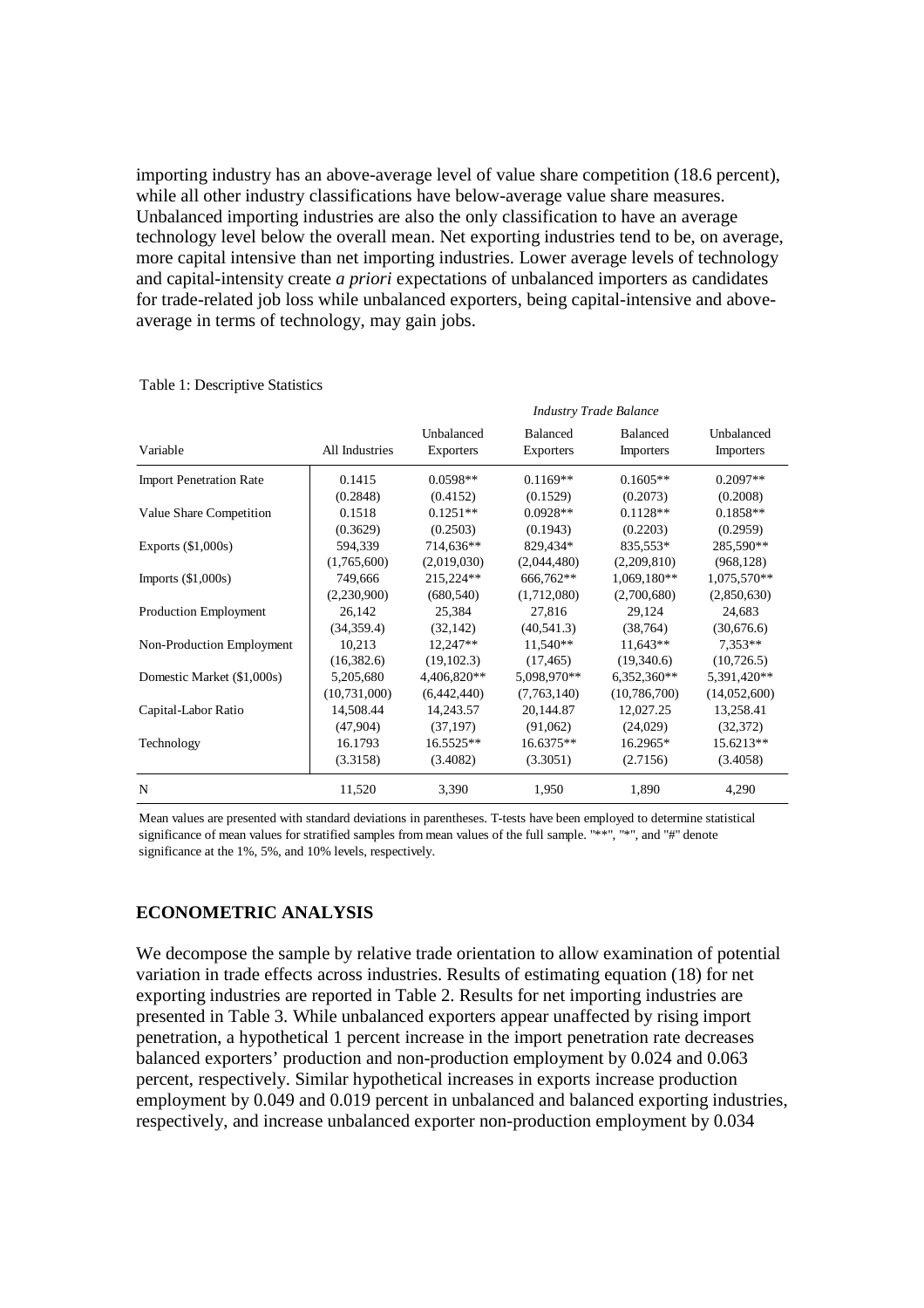percent. Rising value share competition significantly decreases unbalanced exporter production employment; however, the corresponding coefficient (-0.0009) is quite weak in magnitude.

|                                                   | <b>Unbalanced Exporters</b> |                | <b>Balanced Exporters</b> |                |  |
|---------------------------------------------------|-----------------------------|----------------|---------------------------|----------------|--|
|                                                   | (a)                         | (b)            | (c)                       | (d)            |  |
|                                                   | Production                  | Non-Production | Production                | Non-Production |  |
| Dependent Variable:                               | Employment                  | Employment     | Employment                | Employment     |  |
| $\Delta$ In Import Penetration Rate               | $-0.0003$                   | $-0.0042$      | $-0.024**$                | $-0.0634**$    |  |
|                                                   | (0.0031)                    | (0.0038)       | (0.0063)                  | (0.0115)       |  |
| $\Delta$ ln Value Share Competition               | $-0.0009*$                  | $-0.0003$      | $-0.0007$                 | 0.0003         |  |
|                                                   | (0.0004)                    | (0.0005)       | (0.0008)                  | (0.0011)       |  |
| $\Delta$ ln Import Penetration Rate x $\Delta$ ln |                             |                |                           |                |  |
| Value Share Competition                           | 0.0001                      | 0.0001         | 0.0023                    | $-0.0068#$     |  |
|                                                   | (0.0003)                    | (0.0004)       | (0.0029)                  | (0.0038)       |  |
| $\Delta$ ln Exports                               | $0.0491**$                  | $0.0342**$     | 0.0185#                   | $-0.001$       |  |
|                                                   | (0.0051)                    | (0.0061)       | (0.0097)                  | (0.0128)       |  |
| A In Domestic Market                              | $0.171**$                   | $0.1404**$     | $0.5042**$                | $0.5414**$     |  |
|                                                   | (0.0077)                    | (0.0094)       | (0.0162)                  | (0.0213)       |  |
| $\Delta$ ln Capacity Utilization Rate             | $0.2706**$                  | $-0.0767$      | $0.413**$                 | 0.114          |  |
|                                                   | (0.0847)                    | (0.1029)       | (0.1166)                  | (0.1531)       |  |
| $\Delta$ ln Capital-Labor Ratio                   | $-0.0431**$                 | $-0.0125*$     | $-0.0316**$               | $-0.0047$      |  |
|                                                   | (0.0046)                    | (0.0056)       | (0.0043)                  | (0.0057)       |  |
| $\Delta$ ln Technology                            | $-0.0013$                   | 0.0006         | $-0.0022*$                | $-0.0015$      |  |
|                                                   | (0.0011)                    | (0.0014)       | (0.0009)                  | (0.0012)       |  |
| Adjusted $R^2$                                    | 0.31                        | 0.13           | 0.53                      | 0.36           |  |
| N                                                 | 3,390                       | 3,390          | 1,950                     | 1,950          |  |

Table 2: Effects of Trade on Industry Employment, Net Exporting Industries

Fixed effects estimations with robust standard errors in parentheses. Industry fixed effects and coefficients on year dummy variables not shown. Statistical significance is denoted as follows: "\*\*", "\*", and "#" indicate significance from zero at the 1%, 5%, and 10% levels, respectively.

For both net importer classifications, we see that import competition is positively associated with job loss. A 1 percent increases in import penetration reduces balanced importers' production and non-production employment by 0.064 and 0.078 percent, respectively. Similarly, in response to a like proportional increase in import penetration, production and non-production employment in unbalanced importing industries decrease by 0.087 and 0.082 percent, respectively. Increases in the value share competition variable reduce production employment, but do not appear to contribute to nonproduction job loss. Exports are found to generate jobs, with production employment in balanced importers increasing by 0.047 percent in response to a 1 percent increase in foreign demand. A similar increase in exports leads to 0.012 and 0.031 percent increases in production and non-production employment, respectively, for unbalanced importers.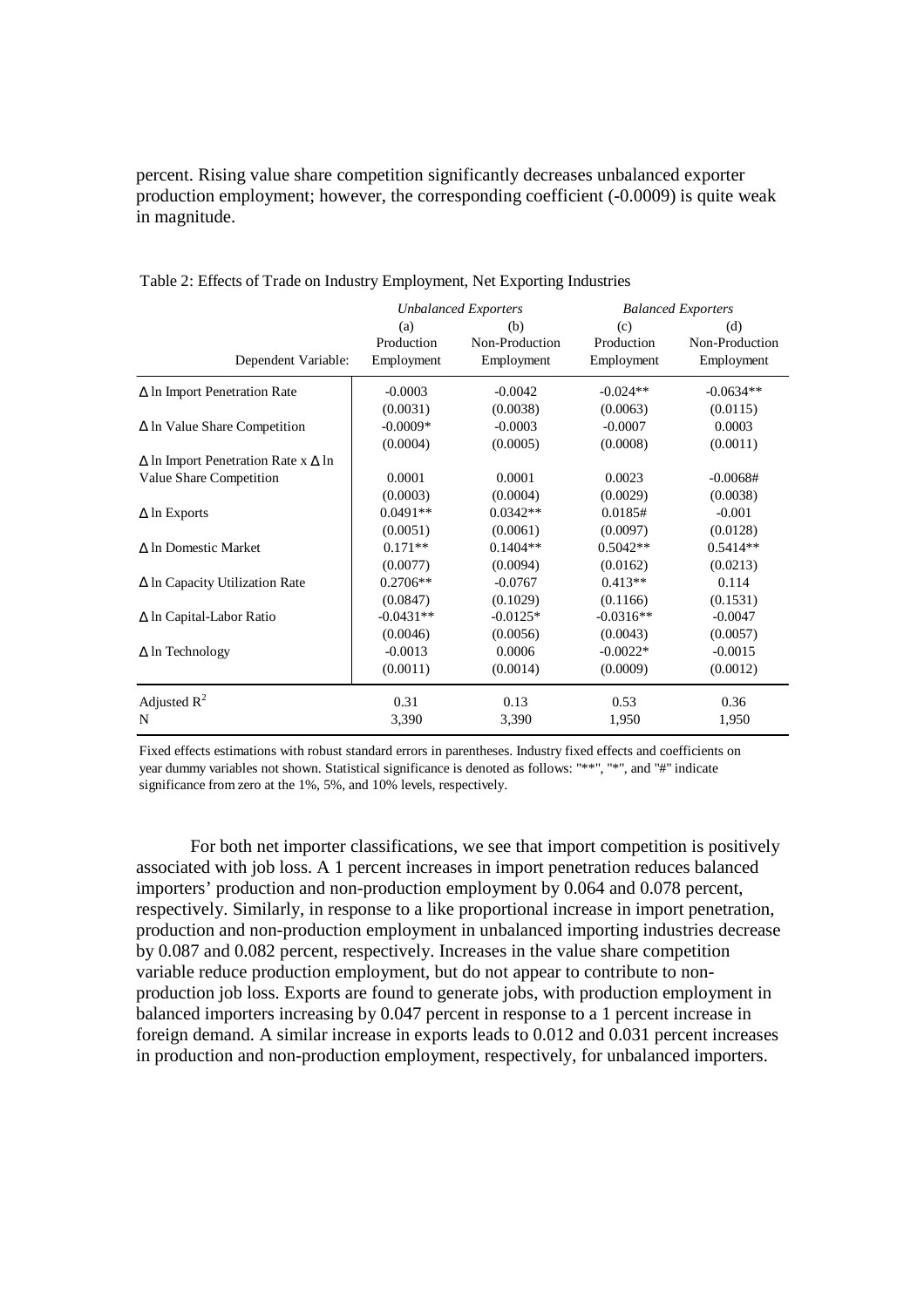|                                                   | <b>Balanced Importers</b> |                | <b>Unbalanced Importers</b> |                |
|---------------------------------------------------|---------------------------|----------------|-----------------------------|----------------|
|                                                   | (a)                       | (b)            | (c)                         | (d)            |
|                                                   | Production                | Non-Production | Production                  | Non-Production |
| Dependent Variable:                               | Employment                | Employment     | Employment                  | Employment     |
| $\Delta$ In Import Penetration Rate               | $-0.0644**$               | $-0.0783**$    | $-0.0866**$                 | $-0.0818**$    |
|                                                   | (0.0083)                  | (0.0124)       | (0.0067)                    | (0.0091)       |
| $\Delta$ ln Value Share Competition               | $-0.0012**$               | 0.0011         | $-0.0021**$                 | 0.002          |
|                                                   | (0.0008)                  | (0.0019)       | (0.0009)                    | (0.0016)       |
| $\Delta$ ln Import Penetration Rate x $\Delta$ ln |                           |                |                             |                |
| Value Share Competition                           | $-0.0035$                 | $-0.0102*$     | $-0.0011**$                 | 0.0004         |
|                                                   | (0.0032)                  | (0.0048)       | (0.0004)                    | (0.0011)       |
| $\Delta$ ln Exports                               | $0.0466**$                | 0.0205         | $0.0121*$                   | $0.0309**$     |
|                                                   | (0.0093)                  | (0.0138)       | (0.0055)                    | (0.0075)       |
| $\Delta$ ln Domestic Market                       | $0.55**$                  | $0.5757**$     | $0.6267**$                  | 0.4898**       |
|                                                   | (0.0142)                  | (0.0211)       | (0.0123)                    | (0.0166)       |
| $\Delta$ ln Capacity Utilization Rate             | $0.4165**$                | $-0.2426$      | $0.3558**$                  | 0.1778         |
|                                                   | (0.1383)                  | (0.206)        | (0.1166)                    | (0.1577)       |
| $\Delta$ ln Capital-Labor Ratio                   | $-0.0419**$               | $-0.0139$      | $-0.0562**$                 | $-0.0103#$     |
|                                                   | (0.0061)                  | (0.0091)       | (0.004)                     | (0.0054)       |
| $\Delta$ ln Technology                            | $-0.0098**$               | $-0.0071**$    | $-0.0109**$                 | $-0.0024$      |
|                                                   | (0.0015)                  | (0.0022)       | (0.0014)                    | (0.0018)       |
| Adjusted $R^2$                                    | 0.63                      | 0.42           | 0.51                        | 0.25           |
| N                                                 | 1,890                     | 1,890          | 4,290                       | 4,290          |

Table 3: Effects of Trade on Industry Employment, Net Importing Industries

See Table 2 notes.

 The remaining coefficients provide additional interesting results. While changes in domestic demand significantly affect employment in all industry classifications, unbalanced exporters' employment appears less affected as compared to the other classifications. More specifically, a 1 percent decline in domestic demand yields 0.171 and 0.14 percent decreases in unbalanced exporters' production and non-production employment, respectively. A like decline in domestic demand reduces production and non-production employment by 0.5 to 0.63 percent and 0.49 to 0.58 percent, respectively, in the remaining classifications. Non-production employment appears unaffected by business cycle fluctuations; however, production employment is found to be pro-cyclical across all industry classifications.

Capital-deepening is associated with declining production employment, with similar coefficients reported across classifications. Non-production employment in unbalanced exporting and importing industries is estimated to decrease in response to increased capital-labor ratios; however, balanced exporters and importers appear unaffected. While technological advances present minor employment effects in the cases of net importing industries, employment in net exporting industries is not significantly affected. Balanced importers are estimated to realize production and non-production employment declines of roughly 0.01 percent in response to a 1 percent increase in the level of technology. A similar response is estimated for production employment in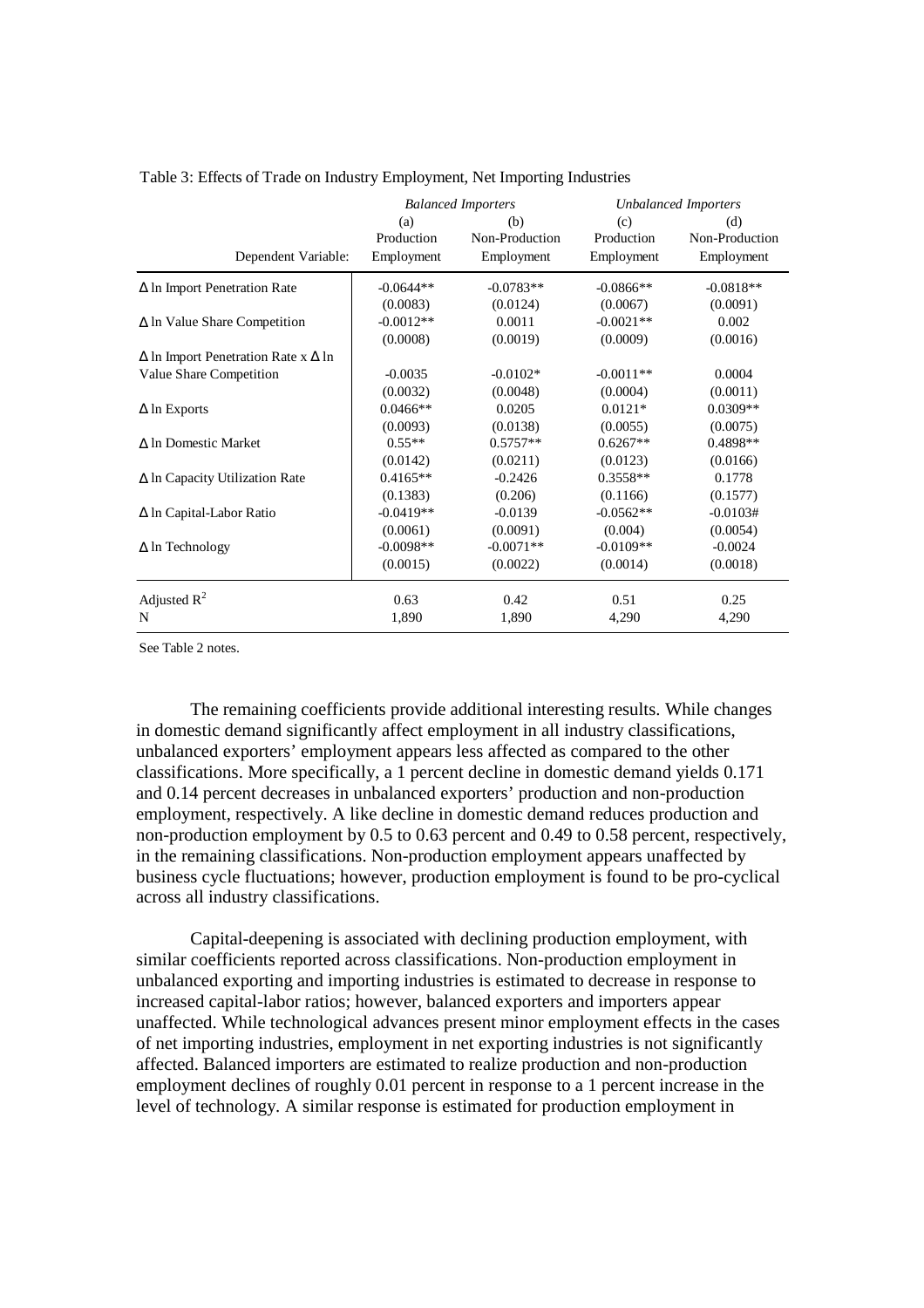unbalanced importing industries; however, non-production employment in such industries appears unaffected.

 The results presented thus far confirm the anticipated positive relationship between exports and job creation. Similarly, we see that increased import competition contributes to job loss. Application of the estimated coefficients, presented in Tables 2 and 3, to the industry data permits estimation of employment effects for the entire manufacturing sector and each industry classification. Effects are estimated as the sum of the products of observed annual changes in all explanatory variables and corresponding coefficients, reported in Tables 2 and 3, multiplied by annual production or nonproduction employment values. Panel A of Table 4 presents associated effects for production employment, while Panel B details effects for non-production workers.

#### Table 4: Estimated Aggregate Employment Effects

| <b>Panel A: Production Employment</b>                   | All Industries | Unbalanced<br>Exporters | <b>Balanced</b><br><b>Exporters</b> | <b>Balanced</b><br>Importers | <b>Unbalanced</b><br>Importers |
|---------------------------------------------------------|----------------|-------------------------|-------------------------------------|------------------------------|--------------------------------|
| $\Delta$ In Import Penetration Rate                     | $-912,790$     | $-959$                  | $-76,380$                           | $-255.116$                   | $-580.335$                     |
| $\Delta$ ln Value Share Competition                     | $-45.978$      | $-11,582$               | $-3,880$                            | $-7.496$                     | $-23,014$                      |
| $\Delta$ ln Import Penetration Rate x $\Delta$ ln Value |                |                         |                                     |                              |                                |
| <b>Share Competition</b>                                | $-6,371$       | $-1,554$                | $-2,583$                            | $-1,167$                     | $-1,067$                       |
| $\Delta$ ln Exports                                     | 470,472        | 246,644                 | 46,374                              | 139,113                      | 38,392                         |
| A In Domestic Market                                    | 924,076        | 23,807                  | 228,073                             | 398,394                      | 273,956                        |
| $\Delta$ ln Capacity Utilization Rate                   | $-440,792$     | $-206,023$              | $-192,904$                          | 24,709                       | $-66,389$                      |
| ∆ ln Capital-Labor Ratio                                | $-369,594$     | $-123,311$              | $-44,120$                           | $-22,079$                    | $-180,093$                     |
| $\Delta$ ln Technology                                  | $-106,720$     | $-9,086$                | $-3,091$                            | $-7,806$                     | $-86,698$                      |
| <b>Total Estimated Change</b>                           | $-487.697$     | $-82.064$               | $-48.511$                           | 268.552                      | $-625,248$                     |
| Trade-related Employment Change                         | $-494,667$     | 232,549                 | $-36,469$                           | $-124,666$                   | $-566,024$                     |
|                                                         |                |                         |                                     |                              |                                |
| <b>Panel B: Non-production Employment</b>               | All Industries | Unbalanced<br>Exporters | <b>Balanced</b><br><b>Exporters</b> | <b>Balanced</b><br>Importers | <b>Unbalanced</b><br>Importers |
| $\Delta$ In Import Penetration Rate                     | $-434.730$     | $-5.370$                | $-116,779$                          | $-115.627$                   | $-196.952$                     |
| $\Delta$ ln Value Share Competition                     | $-11,492$      | $-1,752$                | $-685$                              | $-2,794$                     | $-6,261$                       |
| $\Delta$ ln Import Penetration Rate x $\Delta$ ln Value |                |                         |                                     |                              |                                |
| <b>Share Competition</b>                                | $-6,088$       | $-1,583$                | $-2,363$                            | $-624$                       | $-1,517$                       |
| $\Delta$ ln Exports                                     | 130,428        | 73,368                  | 10,291                              | 24,652                       | 22,117                         |
| ∆ In Domestic Market                                    | 612,442        | 20,739                  | 183,594                             | 276,426                      | 131,722                        |
| $\Delta$ ln Capacity Utilization Rate                   | $-14,972$      | 21,803                  | $-16,987$                           | $-14,631$                    | 5,173                          |
| $\Delta$ ln Capital-Labor Ratio                         | $-37,562$      | $-19,400$               | $-3,244$                            | $-9,595$                     | $-5,324$                       |
| $\Delta$ ln Technology                                  | $-4,559$       | 1,982                   | $-2,014$                            | $-1,068$                     | $-3,465$                       |
| <b>Total Estimated Change</b>                           | 233,467        | 89,787                  | 51.813                              | 156.739                      | $-54,507$                      |

 Across all industries we estimate that 965,139 production jobs and 452,310 nonproduction jobs were lost due to import competition between 1972 and 2001. These estimated losses were partially offset by gains, attributable to rising exports, of 470,472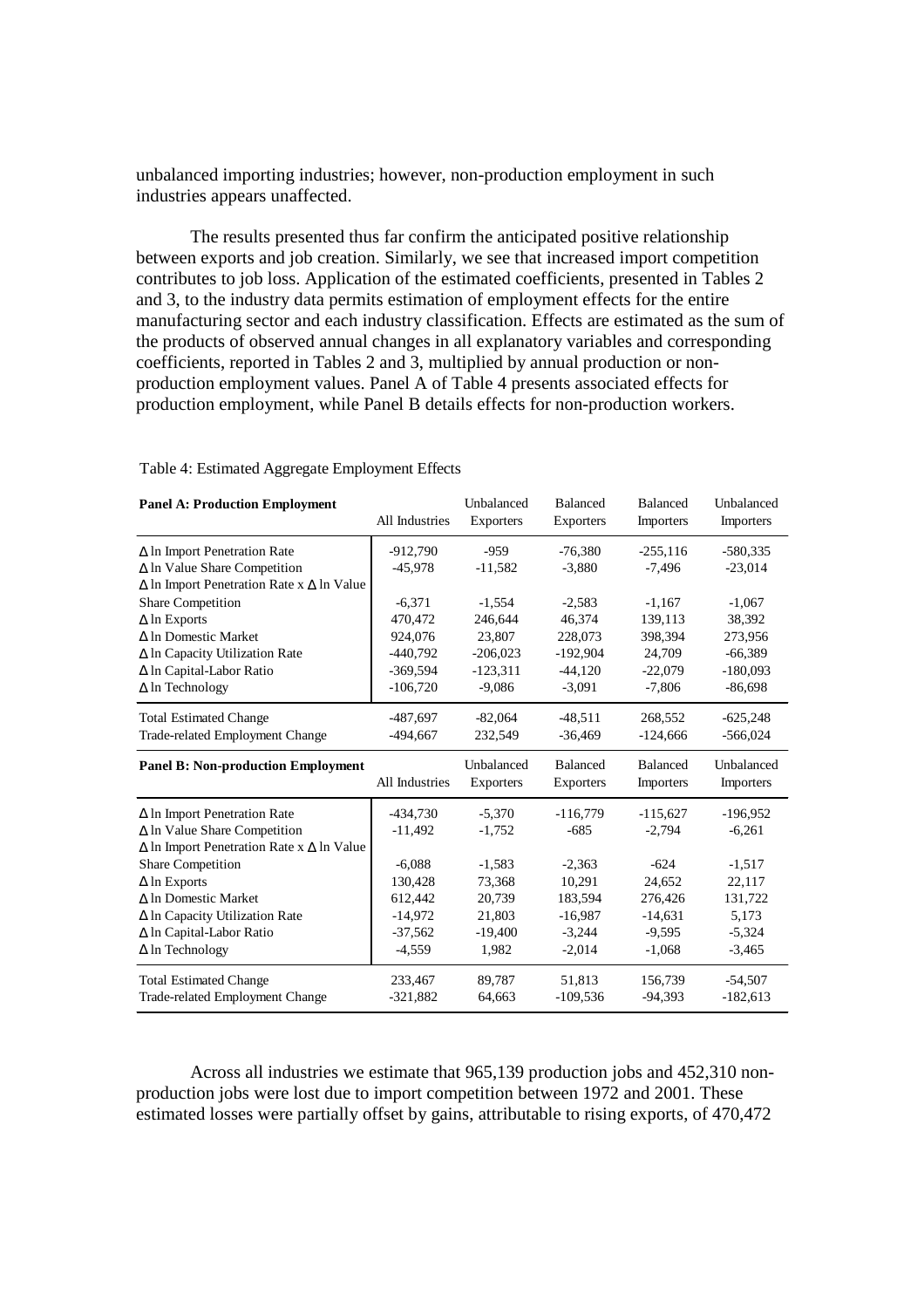production jobs and 130,428 non-production jobs. Thus, the estimated net effect of trade on manufacturing employment is a loss of 816,549 jobs over the period. While unbalanced exporting industries appear to have gained, on net, 297,212 jobs due to trade, all other industry classifications are estimated to have realized net trade-related job losses. Given the relationships between imports and exports and employment, it is not surprising that estimated trade-related employment losses are greatest for unbalanced importing industries (a loss of 748,637 jobs) and smallest for balanced exporters (a loss of 146,005 jobs).

The effects of shifts in domestic demand are significantly greater (an estimated gain of 1,536,518 jobs) than the individual or combined effects of imports and exports. Business cycle fluctuations and capital deepening are estimated to have led to net job losses of 455,764 jobs and 407,156 jobs during the period, respectively. Technological improvements are estimated to have resulted in the net loss of 111,279 jobs. The cumulative employment effect of observed changes in explanatory variables is a loss of 254,230 jobs. That being said, similar to the effects of trade on employment, considerable variation is found across industry classifications.

#### **CONCLUSION**

In examining the relationship between employment and international trade, we have concentrated our focus on possible variation in effects across industries classified by trade balance. Rising import penetration is found to reduce employment, although effects vary by industry trade orientation. More specifically, employment in unbalanced exporting industries appears least affected by rising import penetration, while unbalanced importers are the most affected. Shifts in import sources, from relatively high- to lowincome source nations, weakly decrease employment. Exports generate jobs, with production employment in net exporting industries most affected. The findings provide a more detailed picture of trade-related employment dynamics. Net job loss may be expected in more labor-intensive industries that run trade deficits and possess belowaverage levels of technology. Export-oriented industries characterized by more capitalintensive production and the possession of above-average technology levels are expected to see net job creation. As the US moves forward with further trade liberalization, the associated debate surrounding the employment effects of trade is expected to continue. The information presented here may allow for a more enlightened and fruitful debate.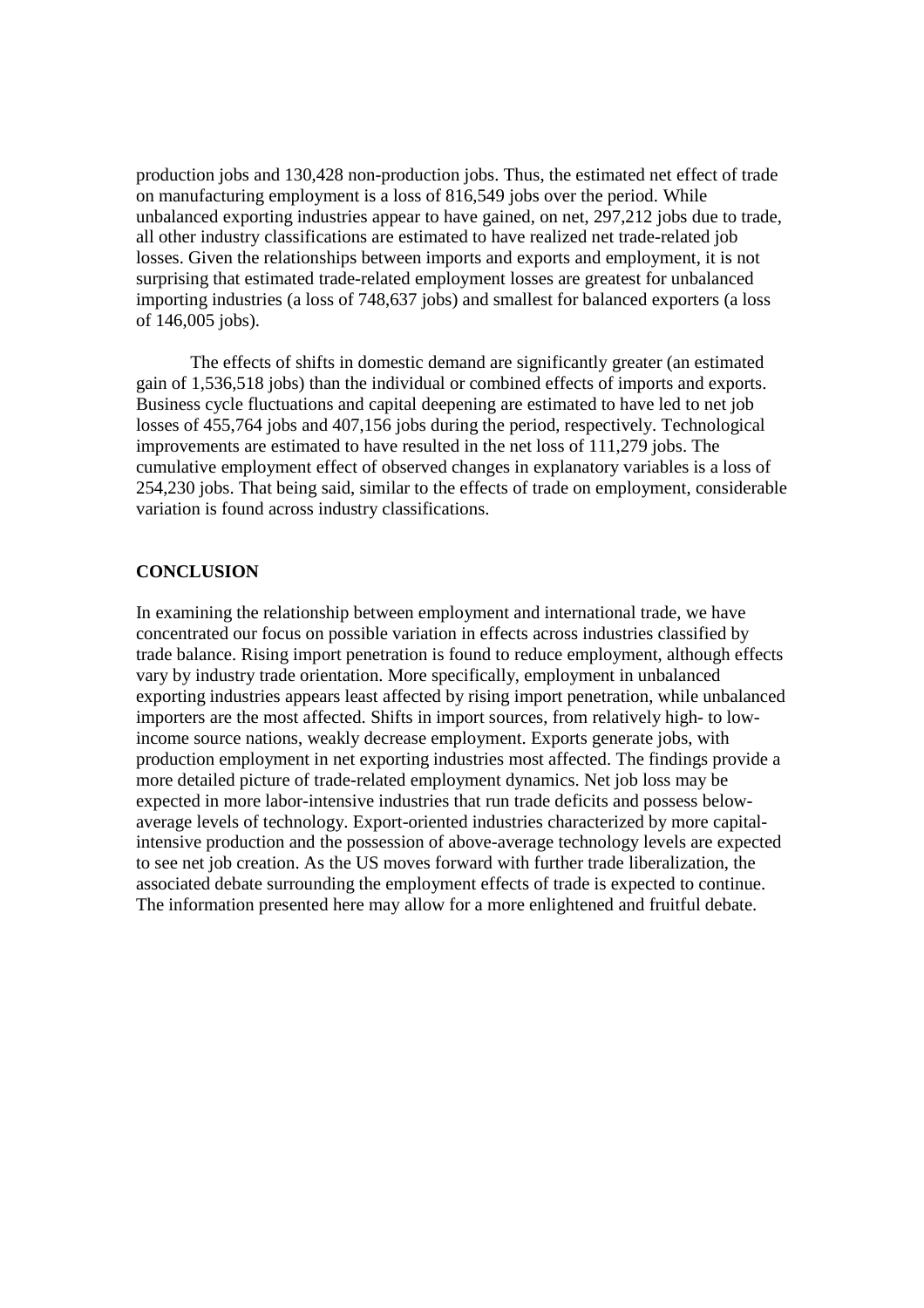# **COUNTRY LISTING (**<sup>a</sup> US import share value increased from 1972 to 2001**)**

Countries with average GDP per capita *less than* 10 percent of US level: Algeria<sup>a</sup>, Angola<sup>a</sup>, Bangladesh<sup>a</sup>, Belize, Benin, Bolivia<sup>a</sup>, Burkina Faso<sup>a</sup>, Burundi, Cameroon<sup>a</sup>, Central African Republic<sup>a</sup>, Chad<sup>a</sup>, China<sup>a</sup>, Colombia<sup>a</sup>, Congo<sup>a</sup>, Cote d'Ivoire, Djibouti, Dominican Republic, Ecuador, Egypt<sup>a</sup>, El Salvador<sup>a</sup>, Fiji, Gambia<sup>a</sup>, Ghana, Guatemala<sup>a</sup>, Guinea-Bissau<sup>a</sup>, Guyana, Haiti, Honduras<sup>a</sup>, India<sup>a</sup>, Indonesia<sup>a</sup>, Iran, Jamaica, Jordan<sup>a</sup>, Kenya, Kiribati<sup>a</sup>, Liberia, Madagascar<sup>a</sup>, Malawi<sup>a</sup>, Mali<sup>a</sup>, Mauritania, Morocco<sup>a</sup>, Nepal<sup>a</sup>, Nicaragua, Niger, Nigeria<sup>a</sup>, Pakistan<sup>a</sup>, Papua New Guinea<sup>a</sup>, Paraguay, Philippines<sup>a</sup>, Romania, Rwanda, Senegal<sup>a</sup>, Sierra Leone, Sri Lanka<sup>a</sup>, Sudan, Suriname, Syria<sup>a</sup>, Thailand<sup>a</sup>, Togo<sup>a</sup>, Tunisia, Turkey<sup>a</sup>, Uganda<sup>a</sup>, Zambia, Zimbabwe.

*Countries with average GDP per capita greater than 10 percent of US level:* Argentina, Australia, Austria, Bahamas, Barbados, Belgium, Brazil<sup>a</sup>, Canada, Chile<sup>a</sup>, Costa Rica<sup>a</sup>, Cyprus<sup>a</sup>, Czech Republic, Denmark, Finland, France, Gabon, Germany, Greece, Hong Kong, Hungary<sup>a</sup>, Iceland, Ireland<sup>a</sup>, Israel<sup>a</sup>, Italy, Japan, Korea (Republic of)<sup>a</sup>, Kuwait<sup>a</sup>, Malaysia<sup>a</sup>, Malta<sup>a</sup>, Mauritius<sup>a</sup>, Mexico<sup>a</sup>, Netherlands, New Caledonia, New Zealand, Norway, Oman<sup>a</sup>, Panama, Peru, Poland, Portugal, Saudi Arabia<sup>a</sup>, Seychelles<sup>a</sup>, Singapore<sup>a</sup>, South Africa<sup>a</sup>, Spain, Sweden, Switzerland, Trinidad and Tobago, United Arab Emirates<sup>a</sup>, United Kingdom, Uruguay<sup>a</sup>, Venezuela.

#### **REFERENCES**

Baldwin, Robert E. 1995. The Effect of Trade and Foreign Direct Investment on Employment and Relative Wages. National Bureau of Economic Research Working Paper No. 5037, February.

Bartelsman, Eric J. and Wayne Gray. 1996. The NBER Manufacturing Productivity Database. National Bureau of Economic Research Technical Working Paper No. 205, October.

Bayard, Kimberly N. and Shawn D. Klimek. 2003. Creating a Historical Bridge for Manufacturing Between the Standard Industrial Classification System and the North American Industry Classification System. Working paper.

Belman, David and Thea M. Lee. 1996. International Trade and the Performance of US Labor Markets. In US Trade Policy and Global Growth: New Directions in the International Economy, edited by Robert A. Blecker. M.E. Sharpe.

Bernard, Andrew B. and J. Bradford Jensen. 2002. The Deaths of Manufacturing Plants. National Bureau of Economic Research Working Paper Number 9026. July.

\_\_\_\_\_\_\_\_\_\_\_\_\_. 1995. "Exporters, Jobs, and Wages in US Manufacturing: 1976-1987," *Brookings Papers on Economic Activity: Microeconomics*, Vol. 1995*,* pp. 67-119.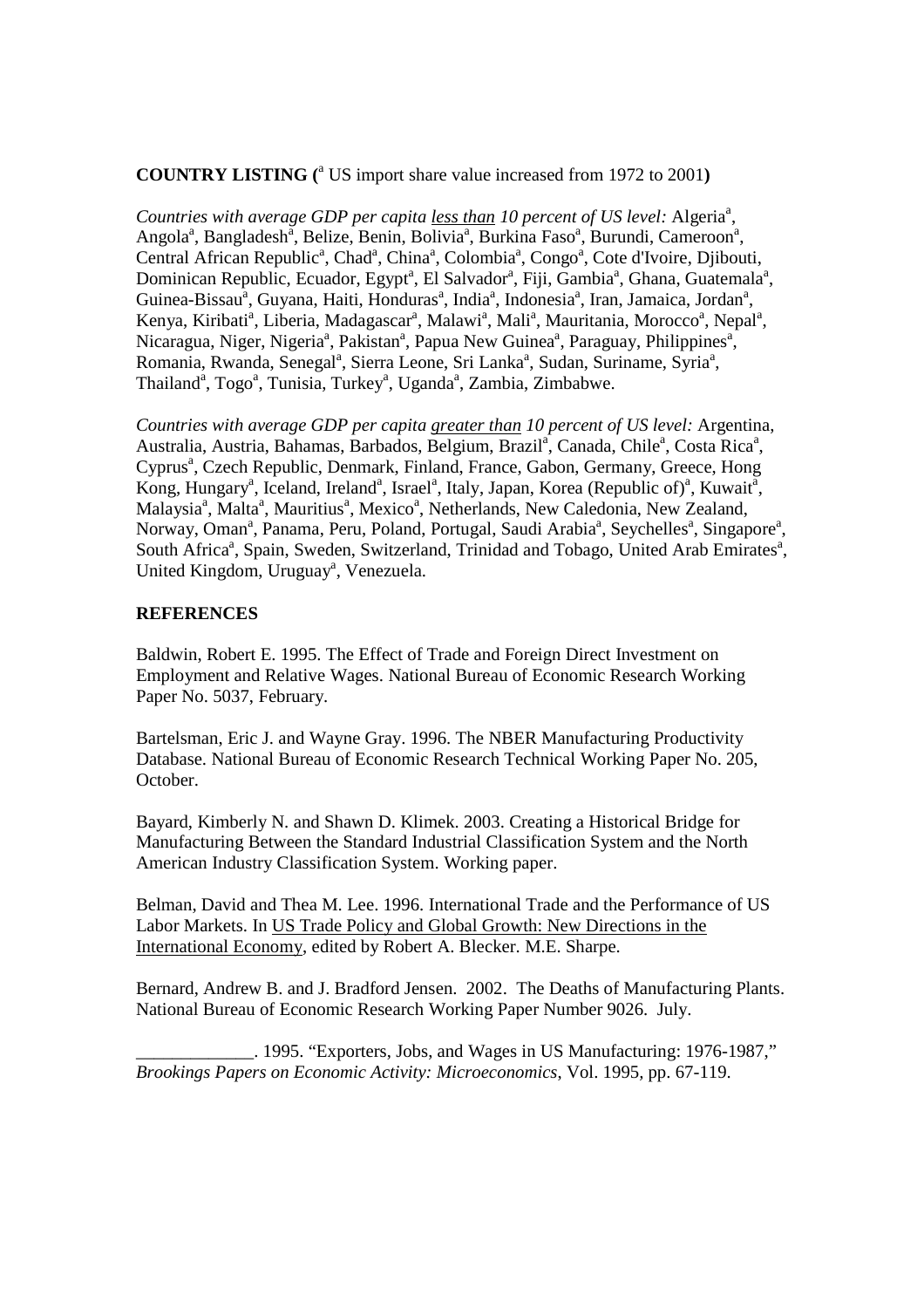Bernard, Andrew, J. Bradford Jensen, and Peter K. Schott. 2006. Survival of the Best Fit: Exposure to Low-Wage Countries and the (Uneven) Growth of US Manufacturing Plants. *Journal of International Economics*, Vol. 68: 219-237.

Blanchflower, David G. 2000. Globalization and the Labor Market, Paper commissioned by the US Trade Deficit Review Commission, Washington, D.C., September.

Dickens, William T. 1988. The Effects of Trade on Employment. In The Dynamics of Trade and Employment, edited by Laura D'Andrea Tyson, William T. Dickens, and John Zysman. Ballinger.

Feenstra, Robert C., John Romalis, and Peter K. Schott. 2002. US Imports, Exports and Tariff Data, 1989-2001. National Bureau of Economic Research Working Paper No. 9387, December.

Feenstra, Robert C. 1997. NBER Trade Database, Disk 3: US Exports, 1972-1994, with State Exports and Other US Data. National Bureau of Economic Research Working Paper No. 5990, April.

\_\_\_\_\_\_\_\_\_\_\_\_\_. 1996. NBER Trade Database, Disk 1: US Imports, 1972-1994: Data and Concordances. National Bureau of Economic Research Working Paper No. 5515, March.

Federal Reserve Bank of St. Louis. 2004. Industrial Production and Capacity Utilization. Federal Reserve Statistical Monthly Release: G.17.

Freeman, Richard B. and Lawrence F. Katz. 1991. Industrial Wage and Employment Determination in an Open Economy. In Immigration, Trade, and the Labor Market, John M. Abowd and Richard B. Freeman, eds. Chicago: The University of Chicago Press.

Grubel, Herbert G. and Lloyd, P.J. 1975. Intra Industry Trade. MacMillin: London.

Kletzer, Lori G. 2002. Imports, Exports and Jobs: What does trade mean for employment and job loss?,: Kalamazoo, MI: W.E. Upjohn Institute for Employment Research.

\_\_\_\_\_\_\_\_\_\_\_\_\_. 2000. Trade and Job Loss in US Manufacturing, 1979-94. In The Impact of International Trade on Wages, Robert C. Feenstra, ed., Chicago: University of Chicago Press, pp. 349-396.

\_\_\_\_\_\_\_\_\_\_\_\_\_. 1998. International Trade and Job Displacement in US Manufacturing, 1979-1991. In Imports, Exports and the American Worker, Susan M. Collins, ed. Brookings Institution Press, Washington, D.C.

Mann, Catherine L. 1988. The Effect of Foreign Competition in Prices and Quantities on the Employment in Import-Sensitive US Industries. *The International Trade Journal*, II (Summer): pp. 409-444.